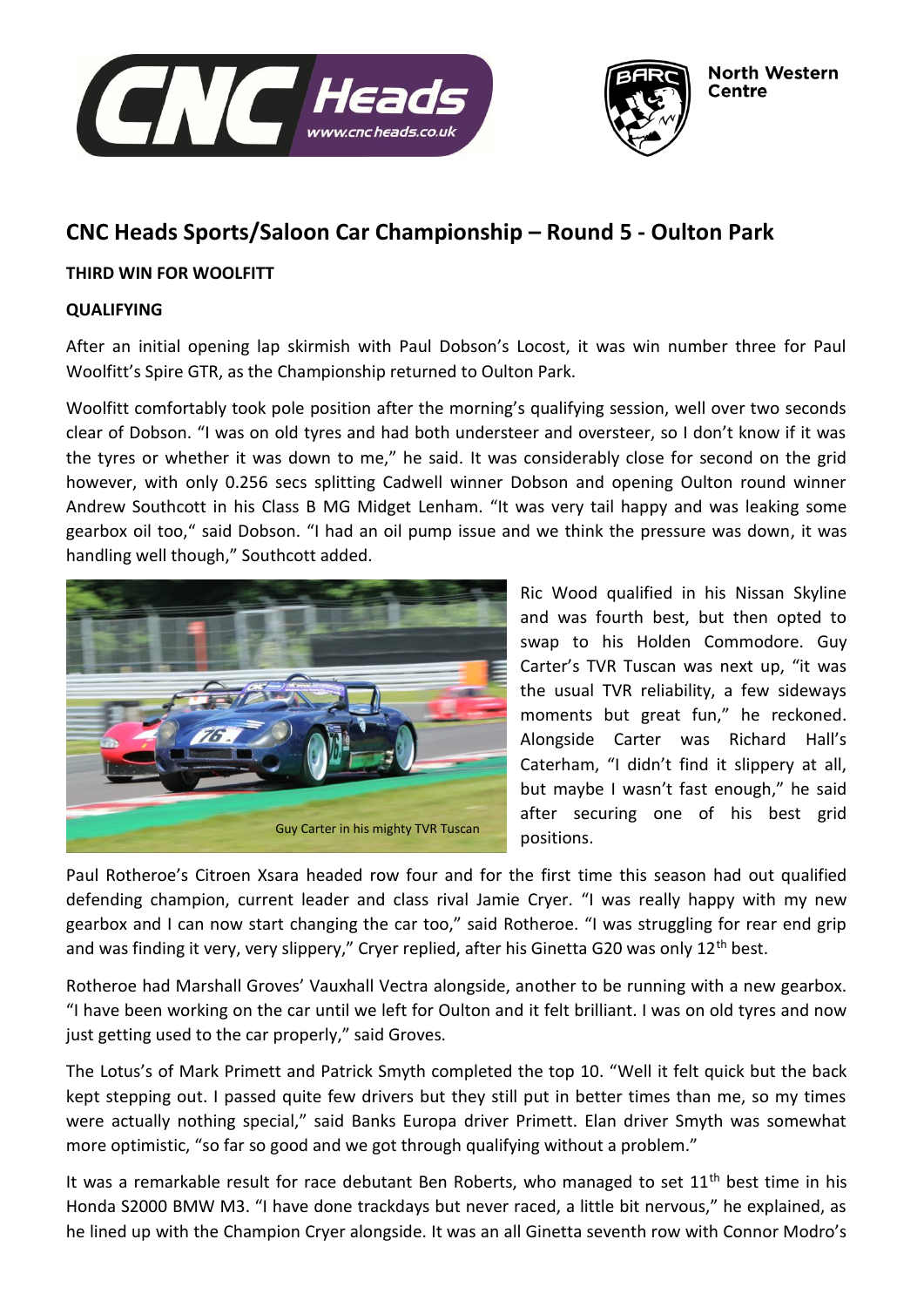G40 and Ian Bamber's G20. "It's good as I'm starting to get closer to the others in the class now," said Bamber.



Bod Buckby's Caterham was next up, "all in one piece so that's good. But good weather, good car, so nothing to complain about," he reckoned. Class F leader Graeme Smith was trying slicks on his Mazda MX-5 for the first time. "It wasn't faster straight away, but I think there is plenty to come," he admitted. "Looking at the times I think I am unlikely to have anyone to race with, "admitted Toyota MR2 racer Peter Koukoulas, while Helen Allen's Fiesta

Zetec outqualified husband Brian's Ford Puma, by 1.81 secs.

Matthew Jones was another debutant in his Ford Focus. "It's my first race after trackdays, but I normally work as a medic at the circuit," he explained after his car was only finished on the eve of raceday. Finally Bob Claxton was out again with his VW Golf Gti, but was responsible for a red flag stoppage during the session, when he lost a front wheel.

### **RACE**

Both Southcott and Claxton were missing from the grid as it formed up and there was another casualty when Brian Allen pulled off on the green flag lap. "There was oil leaking onto the exhaust so it was safer to park it," he explained.

As the lights went out though it was Woolfitt and Dobson rocketing away to lead down the Avenue. "He got me and then I got him into Island. He got me back again on the exit and then I led again into Brittens," said Woolfitt after they crested Hilltop nose to tail.

But after leading the pursuit through Cascades, Primett was in trouble when they got to Island. "The throttle had stuck open, I braked and it push me around and I was left facing the traffic," he said. Carter's TVR was right behind him, "I was flat out when he spun and was facing me, I clipped him but luckily managed to carry on," he explained. Smyth only just avoided contact too, "I managed to stop but flat spotted a tyre," he said.



Cryer had exited Shell in third, but couldn't hold off Wood's Holden into Knickerbrook, with Carter in fifth, from Rotheroe, Groves, Smyth, Roberts and Modro. Both Primett and Buckby almost stopped in the Knickerbrook chicane, "I was just being careful," said Primett. "My clutch stuck, so I had to kick it to free up," Buckby added.

The top three had begun to spread out, while Cryer came under attack from

Carter in his quest for fourth. They exchanged on the way into Knickerbrook and on the way out, before Carter finally made it stick into Druids on the second lap. Behind them Rotheroe, Groves and